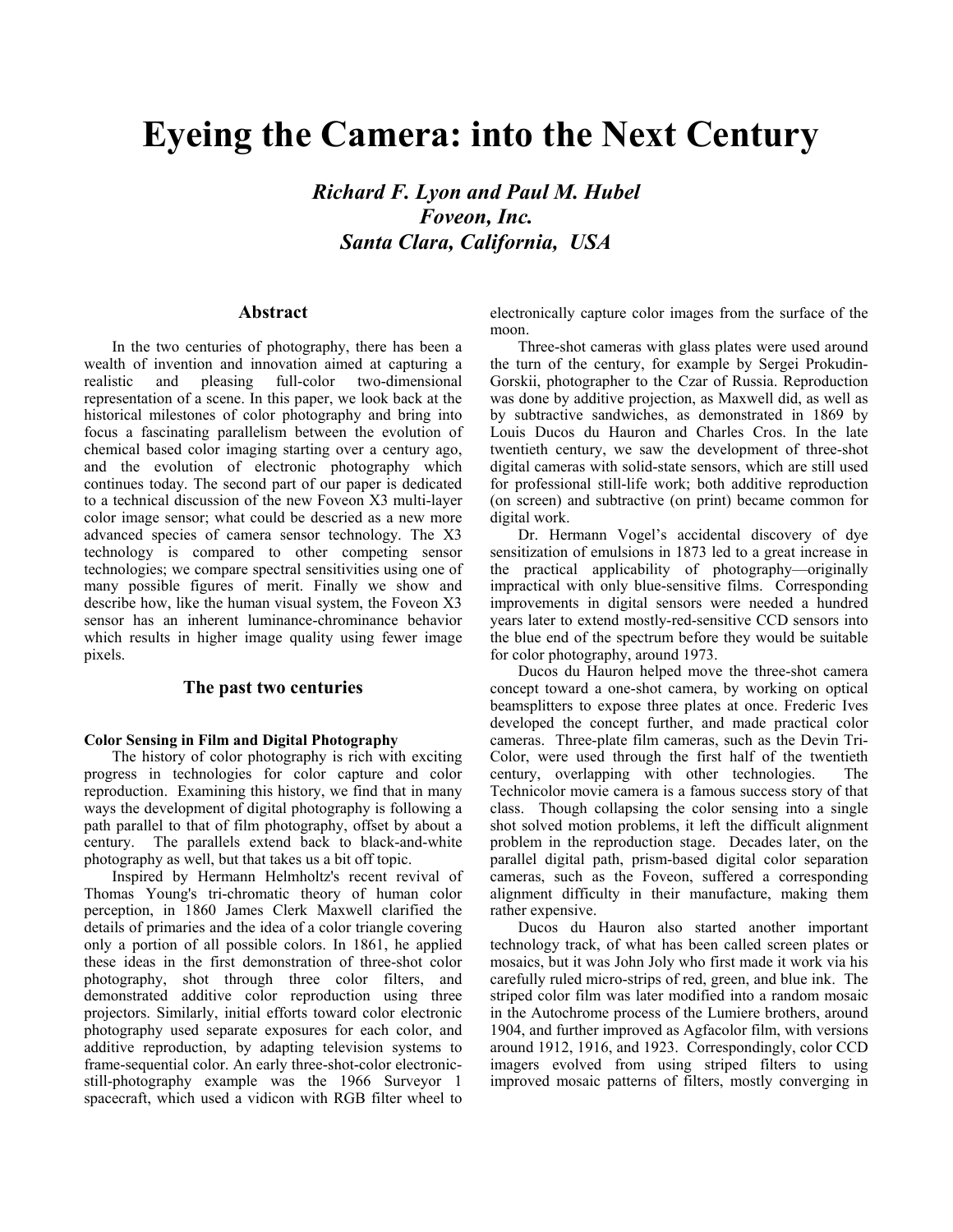the 1990s on the Bayer pattern, introduced by Bryce Bayer in 1976.

The integrated color filter array enabled single-plate and single-sensor color cameras, which led to a surge in popularity of color photography with these simplified devices. But the division of plate area or sensor area into tiny regions, each sensitive to only one-third of the visible spectrum, left a lot to be desired in sensitivity, clarity, color accuracy, and freedom from sampling artifacts.

Many saw that the key next step would be a layered arrangement of color-sensitive planes. Kodachrome in 1935, Agfacolor Neu in 1936, and Polacolor film in 1957 were the culminations of several intense efforts to implement such an approach in film. Correspondingly, many groups have worked to find a way to make multi-layer solid-state color sensors, sometimes trying to use the "vertical color filter" inherent in a semi-transparent silicon substrate. The Foveon X3 three-layer silicon imager, announced in 2002, is the culmination of one such effort.



*Figure 1. The introduction this year of Foveon X3 technology achieves for solid-state sensors what Kodachrome did for color film in 1935.* 

Of course, once such a breakthrough has been introduced and proven viable, a rapid development of improvements does inevitably follow. In each of seven decades of color film development, progress has been amazing. It is reasonable to expect similar progress for silicon sensors, though on a modern accelerated schedule.

*wavelength-dependent absorption of silicon.* Just as the development of Kodachrome and other multi-layered films left some room for continuation of older technologies, such as the striped filter array of instant Polacolor2 transparency film, the introduction of multi-layer silicon sensors, such as Foveon X3, will leave room for other approaches for many years to come.

# **Foveon X3 Technology**

As we start the  $21<sup>st</sup>$  century, several groups<sup>[1,](#page-6-0)[2,](#page-6-1)[3,](#page-6-2)[4,](#page-6-3)5</sup> are striving to do for digital photography what Kodachrome and AgfaColor did for film photography in the first part of the 20<sup>th</sup> century: produce a multi-layer silicon sensor. The first commercial product to use the Foveon X3 technology, the Sigma SD9 (figure 2), uses just such a layered silicon sensor fabricated on a standard CMOS (complementary metal-oxide semiconductor) processing line.



*Figure 2. The Sigma SD9 is the first digital camera to use a fullcolor multi-layer sensor technology: The Foveon X3 sensor.* 

#### **Wavelength-dependent absorption depth**

Figure 3 shows a schematic drawing of a sensor that absorbs first the blue wavelength photons as the incident light enters the device, then the green photons, and finally the red photons at the deepest layer.<sup>[6](#page-6-5)</sup> Three separate PN junctions are buried at different depths inside the silicon surface and used to separate the electron-hole pairs that are formed by this naturally occurring property of silicon. As expected, the depths of the electrodes are the key variables that determine the spectral sensitivities of such a device.



*Figure 3. A schematic drawing of a sensor stack that captures all of the incident photons, filtering the color components by the* 

The wavelength-dependent absorption coefficient of silicon, and corresponding mean penetration depth, are plottedin Figure 4.<sup> $\text{7}$ </sup> Silicon's indirect band-gap makes the material semi-transparent. As light enters the sensor, it is absorbed to produce electron-hole pairs in proportion to the absorption coefficient, yielding many more charge carriers for short wavelengths than for long wavelengths near the silicon surface; both the rate of absorption and the remaining photon density decrease exponentially as the light penetrates the silicon, leaving only red and IR light to penetrate beyond a few microns. Figure 5 plots the absorption as a function of depth, which is an exponential function of depth for any wavelength. The higher-energy photons interact more strongly, have a smaller space constant, and thus the exponential fall-off with depth is more rapid, as shown.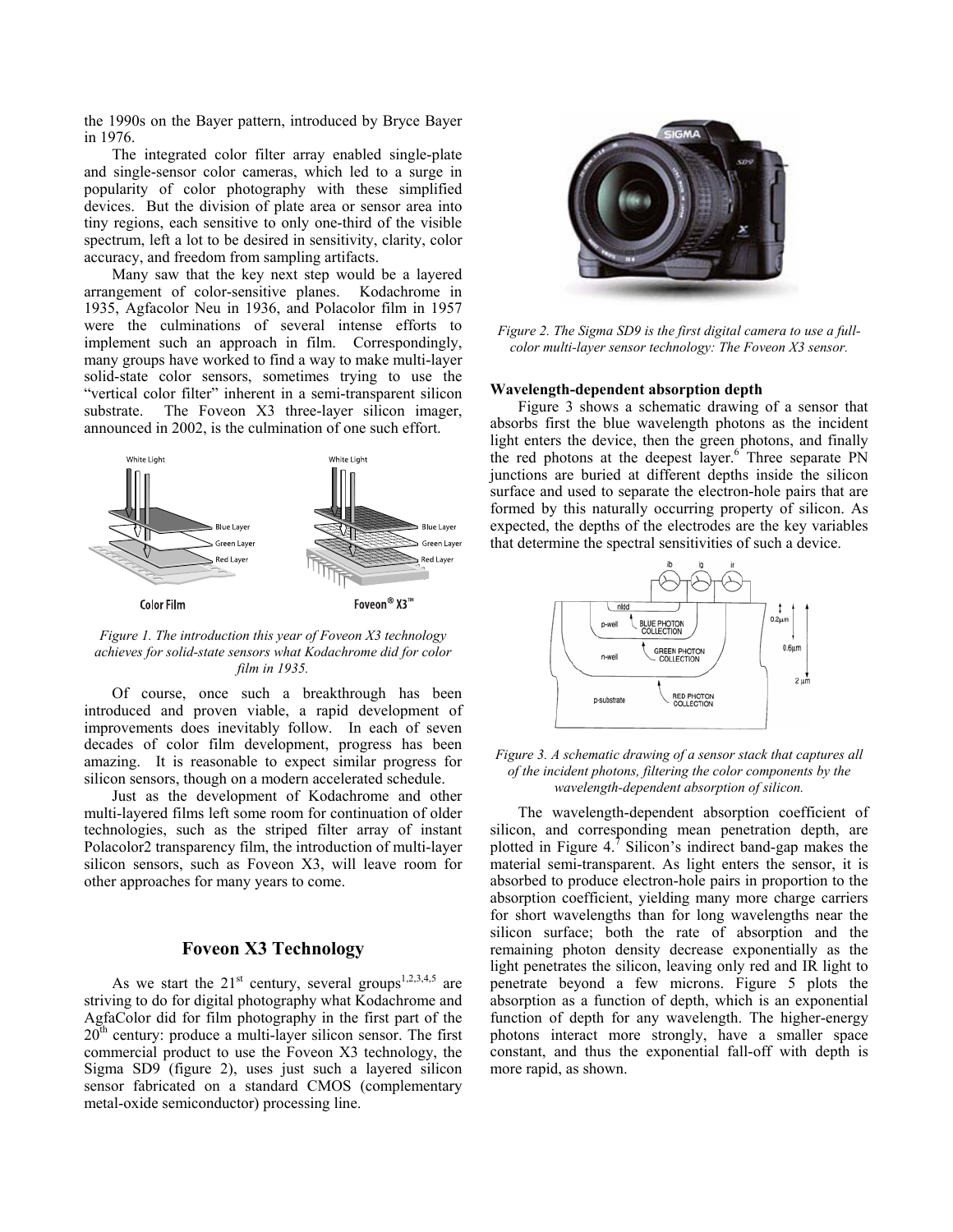

*Figure 6. Wavelength vs. quantum efficiency. Figure 4 Absorption coefficient and penetration depth in Silicon, vs. wavelength..* 



*Figure 5. Light absorption in silicon as a function of depth and wavelength.* 

#### **Spectral characteristics of X3 sensors**

In figure 6 we have plotted quantum efficiency for a Foveon X3 sensor as a function of wavelength generated using photocurrent detection at approximately the depths marked by the dashed lines in figure 5; these are actual sensitivities measured using a monochrometer. When spectral sensitivity is calculated and an IR filter such as a 2mm thick CM500 is applied to the data, we get the more familiar looking spectral sensitivities of figure 7. These curves, even though they use no pigment or dye filtration, are remarkably similar to curves found on today's digital camera sensors and to the human cone sensitivities.





*Figure 7. Wavelength vs. spectral sensitivity with a 2 mm cm500 IR filter.* 

#### **Comparison with other popular sensors**

Figure 8A shows an estimation of spectral sensitivities measured from a professional charged-coupled device (CCD) digital camera from Kodak, made using several exposures of reference surfaces through interference filters and a Weiner estimation technique. $8$  In figure 8B we show curves from an HP digital camera using a Sony CCD, and in figure 8C a Concord EyeQ digital camera using an Agilent CMOS sensor both made using another published estimation technique.<sup>9</sup> There are many methods we could use to compare these curves to the Foveon X3 sensor curves from figure 7.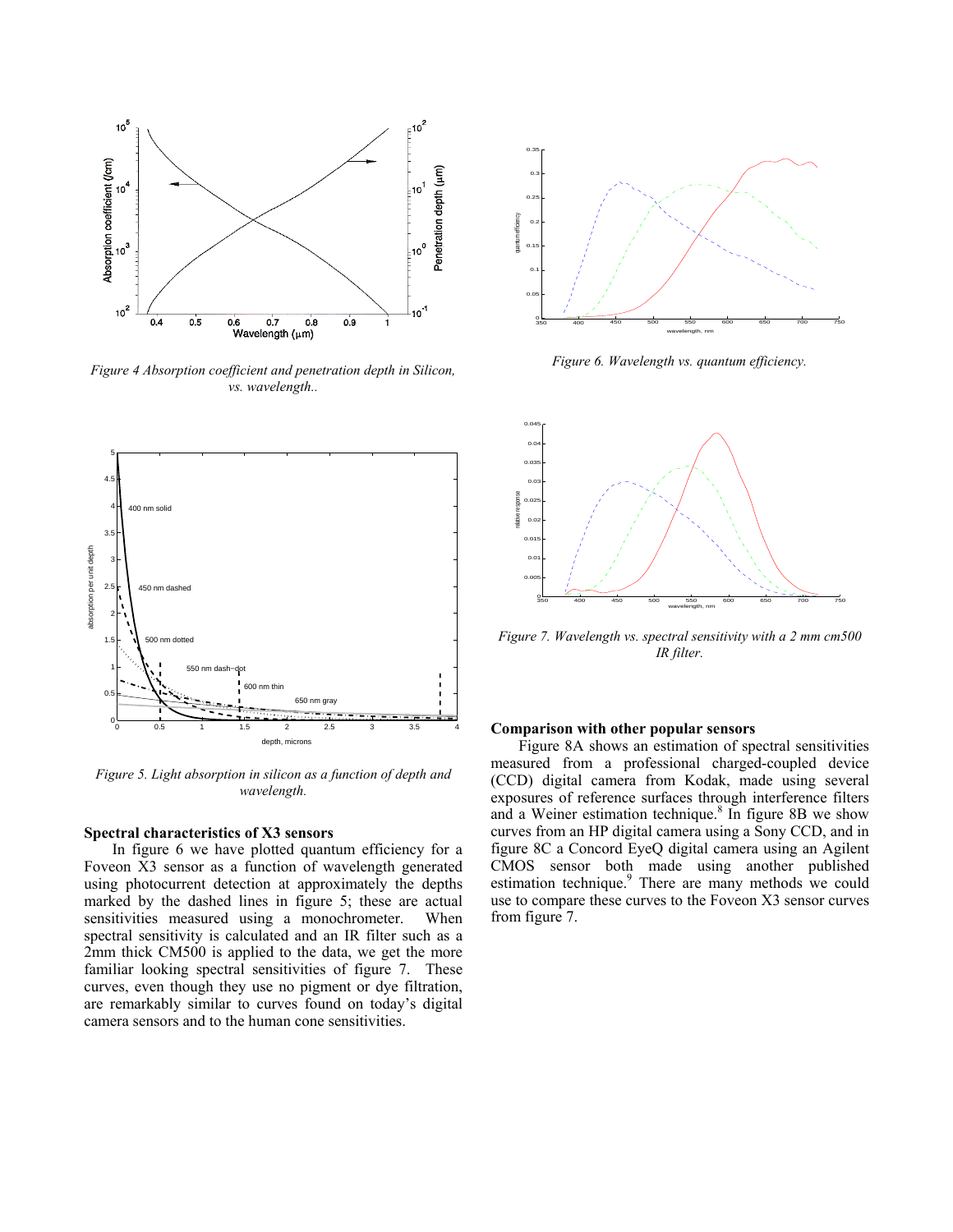

 *Figure 8. Spectral sensitivities of three digital camers using (A) a Kodak Frame-transfer ccd array, (B) a Sony interline ccd array, and (C) an Agilent CMOS array.* 

#### **Metamerism Index**

One figure of merit, proposed in an early draft of an ISO standard (17321 WD4—used here because a better alternative has not yet been agreed upon) is the so-called Digital Camera Metamerism Index<sup>10</sup>. This quantity was designed to show how colorimetrically accurate a digital camera can analyze a scene. The metamerism index corresponds to the error between the ISORGB color matching functions and the spectral sensitivities of the camera transformed by a color correction matrix derived using a standard method (also described in the same standard). Table 1 shows how the Foveon X3 technology compares to the sensors used in the Kodak frame-transfer ccd, the Agilent CMOS sensor, and the Sony inter-line ccd (lower numbers show greater color accuracy).

| Table 1. The Metamerism Index a Kodak frame-transfer ccds, an |
|---------------------------------------------------------------|
| Agilent CMOS sensor, a Sony interline ccd, and the Foveon X3  |
| sensor. Lower values correlate with the camera having better  |
| ability to colorimetrically capture a scene                   |

| Camera        | Sensor           | Metamerism |
|---------------|------------------|------------|
|               |                  | index      |
| Kodak DCS-460 | Kodak            | 0.2974     |
| Concord EyeQ  | Agilent          | 0.2873     |
| Sigma SD9     | Foveon $X3 - F7$ | 0.1999     |
| HP 618        | Sony ICX-284     | 0.1802     |

#### **Additional filters to shape overall response**

Color accuracy and noise performance can be optimized by the addition of filters into the optical path of the device. (Unlike the filters used in mosaic color filter arrays, these filters are the same for each pixel.) The importance of the extinction and the spectral shape of the UV and violet response has been investigated in the photographic literature<sup>11</sup> and the importance of the design of the IR filter has been analyzed and discussed<sup>12</sup>. (In the case of the HP/Sony ccd camera, the IR filter was optimized for color accuracy using the Metamerism Index).

In order to see how well the spectral sensitivity curves of the stacked detectors can be used to estimate the colorimetry of a scene, we need to add a pre-filter to reduce UV and IR and optionally to further shape the total sensitivity; then we can compare the "net" spectral sensitivity curves to the closest corresponding set of colormatching functions (linear combinations of the sensitivities of the three types of human cones). Figure 9 shows such a comparison.



*Figure 9. Comparison of the closest linear combination of cone sensitivities with a combination of the spectral sensitivities of the Foveon X3 sensor and optimized pre-filtering.* 

We computed an approximately color-optimum prefilter by including a UV cutoff matched to the shortwavelength cones, an IR cutoff roughly matched to the long-wavelength cones, and an intermediate region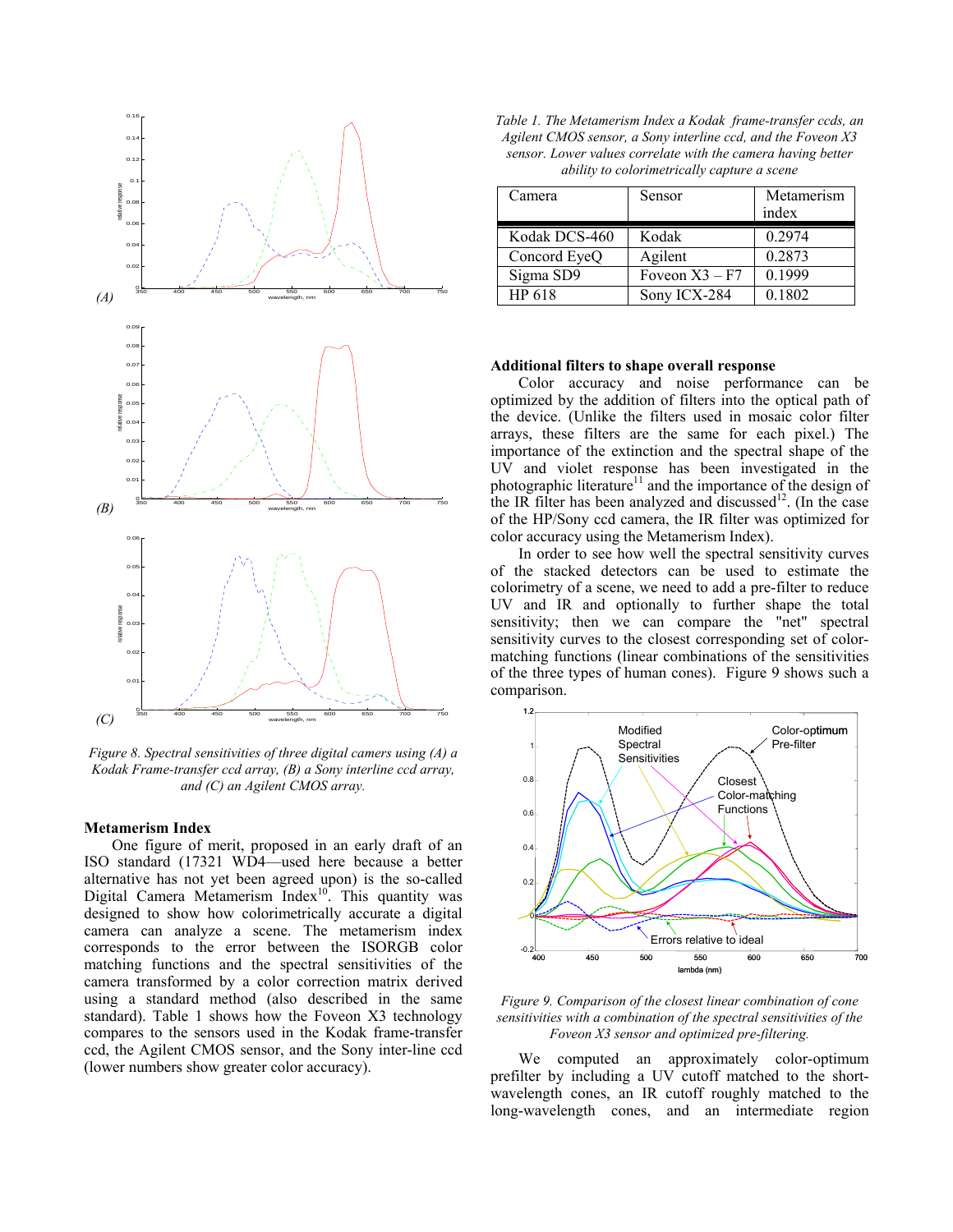designed to come as close as possible to unity transmission at several wavelengths while staying close to a weighted sum of cone curves (or equivalently, to a weighted sum of the XYZ standard observer curves). Multiplying the original spectral curves by this prefilter yields the net sensitivities shown; it is a simple matter to then find a "closest" set of color-matching functions. The ones shown in the figure are closest in the camera-RGB space, but typically better photographic color will be achieved by optimizing the error in some other space, such as RGB or Lab (such as described in ISO 17321 and another references<sup>13</sup>). This early graphical analysis is what led us to conclude that the response curves that we could get from silicon color filtering would yield relatively small color errors, with suitable matrixing. In practice, we do not attempt to design or use a color-optimum prefilter; rather, we select the prefilter to allow somewhat more light through than the illustrated filter does, to improve sensitivity, and we use sharper UV and IR cutoffs, to improve rejection of chromatic aberration at extreme wavelengths. The color accuracy is still excellent with such a simplified prefilter.

#### **Examples**

Several images taken using a Foveon X3 sensor will be shown during the presentation and included on the supplemental media CD supplied with these proceedings. The sensor array used for these photographs is the  $1536 \times$ 2304 x 3 pixel array in the Sigma SD9 camera. The sensor contains 10.5 million active pixel sensors, or 3.5 million full-color pixels. All digital cameras to date (except a few professional models that use three-shot or beamsplitters) use a mosaic of single-color filters superimposed over a panchromatic array. These filters are usually arranged in the 2-by-2 Bayer pattern mentioned earlier where each pixel will see the world through one of either red, blue, or green filters [or through cyan, magenta, yellow, or green filters; although this arrangement has been shown to give poorer signal-to-noise performance $14$  and fallen out of favor, it has recently been re-discovered and exploited as a *feature[15](#page-6-14)*]. In either case, the quoted resolution of digital cameras has converged on a 'pixel' being an area of the sensor that receives light from only 1/3 of the spectrum. This is contrary to the display industry or computer graphics industry where pixel count refers to full-color superimposed triplets. This discrepancy and confusion of a 'pixel' makes the marketing interesting.

# **Luminance**

Images are composed of both chromaticity (color) and luminance (brightness) components. Generally speaking, the human visual system is more sensitive to luminance for image detail and sharpness.

While all colors (RGB) carry luminance information, based on the human visual system, green light contains the highest amount of luminance information. Manufacturers of mosaic sensors have known for years that critical luminance information is found in green light, and almost always dedicate the majority of pixels to gather green light. A

typical mosaic sensor, using the Bayer pattern<sup>16</sup>, dedicates 50% of the pixels to green and only 25% each for red and blue.

The relative weighting of luminance per color can be expressed as:

$$
Y = R/3 + G + B/10 \tag{1}
$$

where Y represents the luminance signal and R, G, and B are values in a standard color space (such as sRGB). This equation demonstrates how the luminance signal is dominated by the green part of the spectrum

Since Foveon X3 technology measures every color at every location—including the all-important green approximately twice as much luminance information is captured compared to a mosaic sensor. The results are images that, pixel-for-pixel, contain noticeably greater sharpness than images captured using a mosaic sensor.

Because of the fact that Mosaic-based sensors don't capture complete luminance or color information for every pixel location, interpolation routines ('demosaicing') are needed to fill-in the missing information.

In fact, misinterpreting luminance information will typically lead to greater interpolation artifacts than the artifacts caused by missing color. Figure 10 shows how a thin black line is seen through a filter mosaic compared to a layered structure. Although demosaic algorithms have improved substantially over the years they are still prone to visible errors degrading image quality and using substantial computational power.



*Figure 10. In the case of a thin black line incident on a mosaic sensor, interpolation errors are unavoidable (top). Using a multilayer technology, such as Foveon X3, interpolation errors are avoided.* 

#### **Blur Filters**

Because of the inevitable image quality errors that remain after demosaicing routines, most digital cameras include a blurring filter in the optical path to reduce the artifacts caused by the under-sampling of the luminance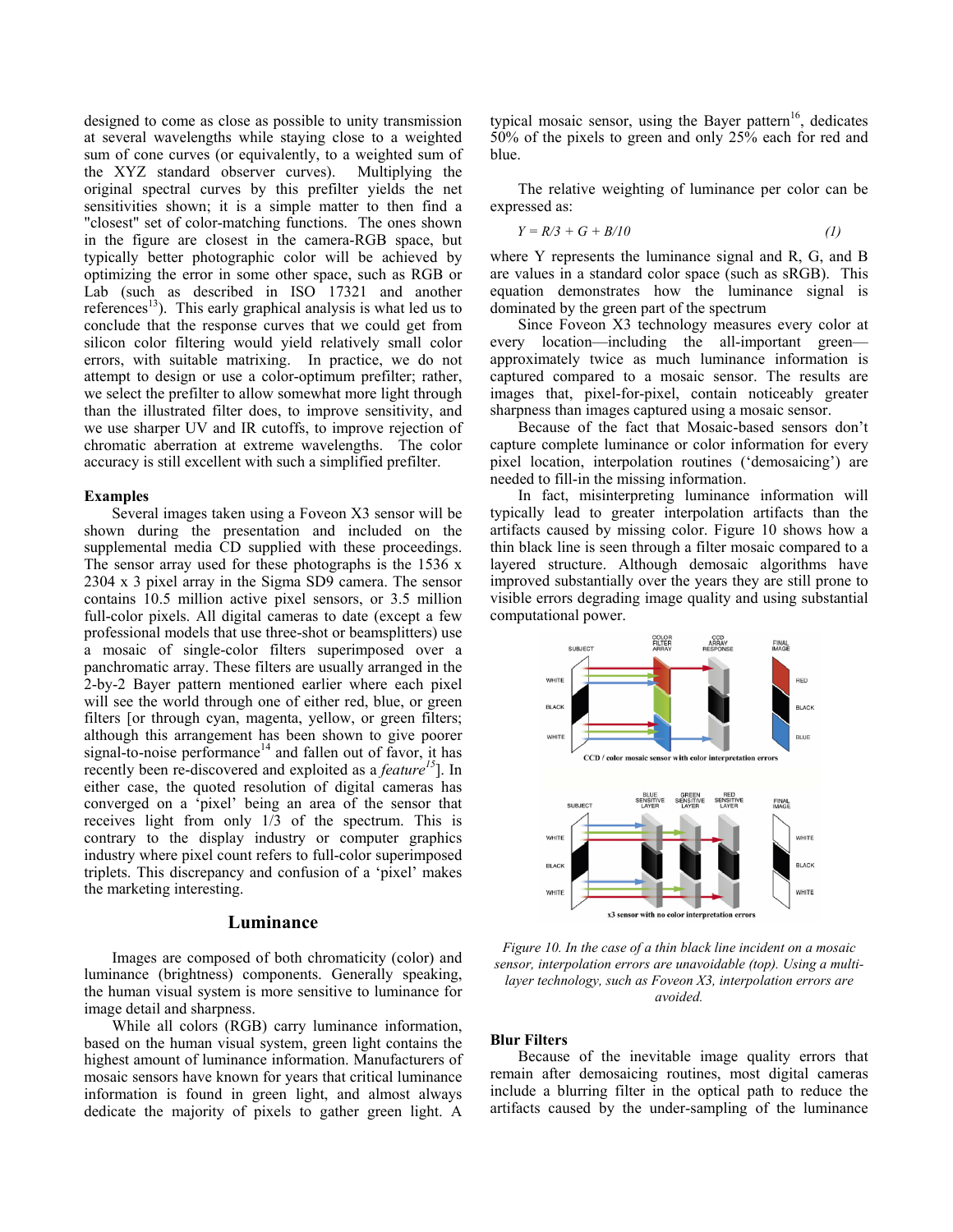signal. While blurring filters will reduce unwanted artifacts, they result in an overall softening of the image, thus further reducing sharpness and resolution of the camera. The blur filter is another deviation of a digital camera's MegaPixel rating number from its real resolution.

## **Luminance-chrominance camera**

Although green is the dominant wavelength (or color) of the luminance signal, there is still some significant luminance information in the red channel and a small amount in the blue. This distribution of luminance information across the spectrum underlies another advantage of the layered system: the three layers can be linearly combined to form a clean, sharp, virtually artifactfree luminance signal. As articulated so well by Dr. R.W.G. Hunt in his keynote lecture from the fourth Color Imaging Conference: an accurate and sharp luminance signal is just as important for color photography as it is for black and white photography<sup>17</sup>. Figure 11 shows a 200-by-300-pixel segment of an image taken using a mosaic filter camera with and without a blur filter—and taken with the Foveon X3 sensor. Care was taken to ensure the optics were identical, the pixel size of the sensors were the same, and the camera's exposure parameters were the same (ISO speed, f-number, and shutter speed). Color versions of figure 11 (in addition to the components printed here) will be shown during the presentation and included in the supplementary CD. Because the luminance signal from the Foveon X3 sensor is formed by a combination of real measurements of light at all three components in perfect registration, the luminance channel is far superior to the interpolated and transformed data from the mosaic sensor. Although artifacts diminish with the introduction of an optical blur filter to the mosaic sensor, this blur also gives a noticeable reduction in the real resolution of such cameras.

Figure 12 shows the chrominance components of the same image used for the comparison in figure 11. In this figure, a\* and b\* are mapped into 8-bit grayscale images where middle grey at 128 is neutral, and color saturation increases at lighter and darker positions on the image. In the image taken with the color mosaic, the unnaturally saturated color artifacts show clearly as high contrast fringing in the text, cloth, and candy box (upper right); this fringing is suppressed but still visible in the image with blur filter, but non-existent in the components from the X3 sensor. It is interesting to note how these artifacts do not correspond to any information in the luminance channel nor any detail in the full color images.

**VINHO VERD** 

*Figure 11. The luminance channel of images captured with a digital camera using A) a Bayer mosaic sensor, B) a Bayer mosaic sensor and a blur filter, and C) a Foveon X3 sensor that fully captures luminance information at every pixel location. Notice the artifacts caused by interpolation errors in A, softer lower resolution in B, and a clean sharp luminance record in C.*